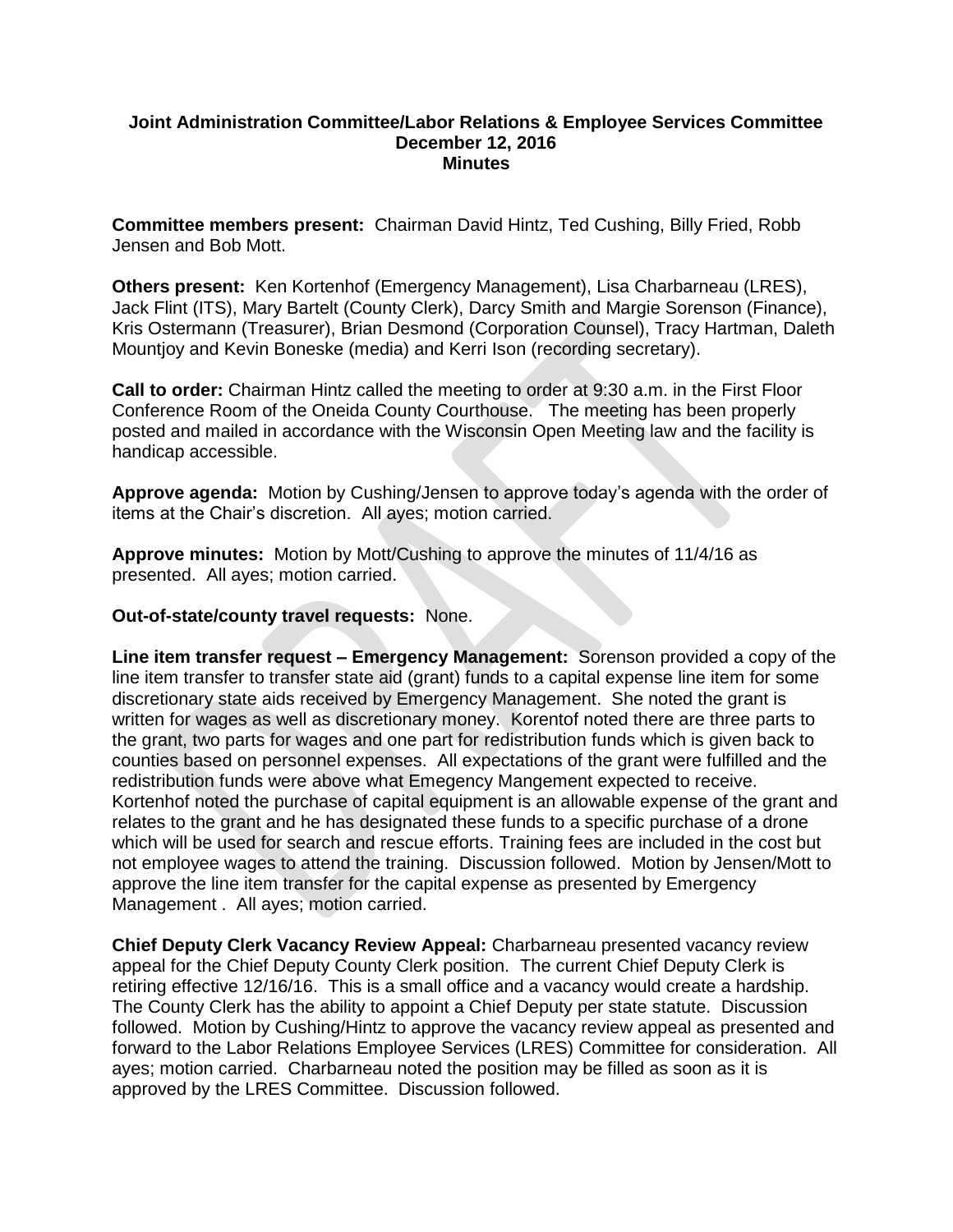Joint Administration Committee/LRES Committee Minutes December 12, 2016 Page **2** of **4**

**Help Desk I Vacancy Review Appeal:** Flint presented vacancy review appeal for the Help Desk I vacancy created by the retirement of Vicky Gehrig on 12/9/16. He noted the request has already been approved by the LRES Committee, contingent upon approval by the Administration Committee. Discussion followed. Cushing noted the request was unanimously approved by the LRES Committee. Motion by Cushing/Jensen to approve the Help Desk I Vacancy review appeal as presented. All ayes; motion carried.

# **Vouchers, reports, purchase orders, line item transfers and updates:**

*County Clerk:*

- Motion by Jensen/Cushing to approve the Clerk's bills as presented. All ayes; motion carried.
- Bartelt presented recurring blanket purchase orders for 2017 for approval. Motion by Mott/Cushing to approve the 2017 blanket purchase orders as presented. All ayes; motion carried.
- Bartelt reported that based on 2015 premiums, investments and loss results, Oneida County received a dividend check from Wisconsin County Mutual Insurance Company in the amount of \$15,585.

## *Treasurer:*

- *Discuss signatures on financial accounts:* Ostermann noted following the election, new signatories are needed on specific checking accounts. She has spoken with Brian Desmond (Corporation Counsel) and Darcy Smith (Finance Director) regarding the issue. Ostermann discussed the accounts and provided suggestions for signatories. She noted several financial institutions now require a resolution authorizing signatories in order to process changes. A resolution will be brought to the January Administration Committee meeting for approval. Discussion followed regarding Clerk of Courts requiring only one signature on their account. Discussion continued.
- Committee reviewed the statement of cash reports for periods ending 10/31/16 and 11/30/16.
- Motion by Jensen/Cushing to approve the Treasurer's vouchers as presented. All ayes; motion carried.

## *ITS:*

- Motion by Jensen/Fried to approve the two line item transfers for ITS as presented. All ayes; motion carried.
- Motion by Cushing/Hintz to approve the ITS bills and purchase orders as presented.
- Flint discussed charging departments for business cards. The ITS Department will provide 100 personal business cards per department at no cost. The cost is \$5.00/100 for additional cards. Cards that are placed on public counters are provided at no cost. Sorenson noted orders of 500 cards or more should be done through Central Purchasing.
- *Video conferencing:* Flint reminded the Committee of the issues relating to the video conferencing equipment in the jail and courtrooms. Six months ago, ITS took over the responsibility for the equipment from Buildings and Grounds. Since that time Flint has been working to get it serviced by the vendor. He is happy to report service has been completed and believes the issues are resolved.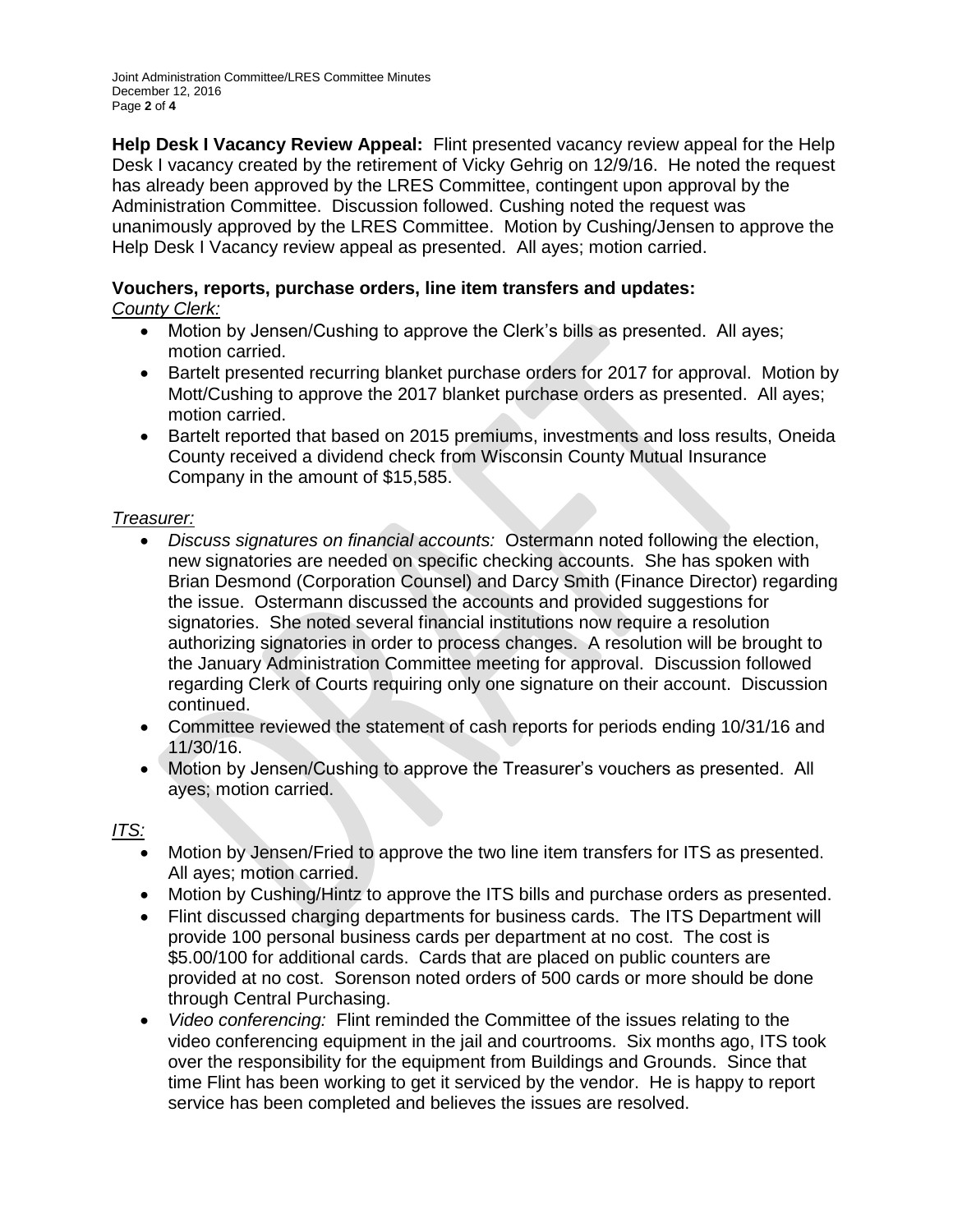Joint Administration Committee/LRES Committee Minutes December 12, 2016 Page **3** of **4**

• Flint provided the ITS long-range plan for Committee review noting items in green have been completed. Discussion followed. Motion by Cushing/Hintz to accept the long-range plan for ITS as presented. All ayes; motion carried.

#### *Finance:*

- Motion by Jensen/Cushing to approve the vouchers and blanket purchase orders as presented. All ayes; motion carried.
- Motion by Cushing/Jensen to approve the line item transfer for dual coverage in ITS as presented. All ayes; motion carried.
- Smith presented an updated long-range plan for the Finance Department. Discussion followed regarding the implementation of a new highway accounting system and automated timekeeping. The Committee felt these two goals may be moved into short-term. Discussion continued. Motion by Cushing /Hintz to approve the Finance long-range plan moving the highway accounting system to the 2-3 year range. All ayes; motion carried.
- Smith thanked the Committee for providing dual coverage and being able to train with Sorenson prior to her retirement. She also thanked Sorenson for her patience and assistance during the training period.
- Discussion was held regarding the general investment summary dated 10/31/16 as presented.

**2017 Budget/Capital Improvement Program budget:** Sorenson noted following the approval of the 2017 budget, she itemized the ITS projects. In doing so, she realized the funding for electronic voting (\$27,000) was not removed from the budget as this capital improvement project was not approved. Sorenson indicated the funds must be transferred to correct the budget error. Discussion followed. Motion by Cushing/Jensen to transfer \$27,000 from the ITS budget to the contingency fund. Discussion followed. All ayes; motion carried.

**County Board of Conduct issue:** Mott questioned what constitutes a code of coduct issue? Desmond noted there is language in the County Code regarding the issue. He spoke previously with Mott but he did not have facts regarding the issue. Jensen wondered if this the role of the Administration Committee or it if should be taken elsewhere for resolution.

Mott noted the situation revolves around the air quality issues at the UW-Extension Office and the subsequent replies by Buildings and Grounds to these issues. He feels that the because of personal biases/beliefs of the Buildings and Grounds Committee Chair regarding UW-Extension, roadblocks and hurdles have been put in the way of finding adequate space for employees. Mott reviewed the issues discussed at the prior Administration Committee meeting.

Fried apologized if Mott has perceived hurdles as this want not his intent. He believes the questions he raised will help make well informed decisions regarding space needs. He believes county board supervisors should all be good team players for the best interests of the employees.